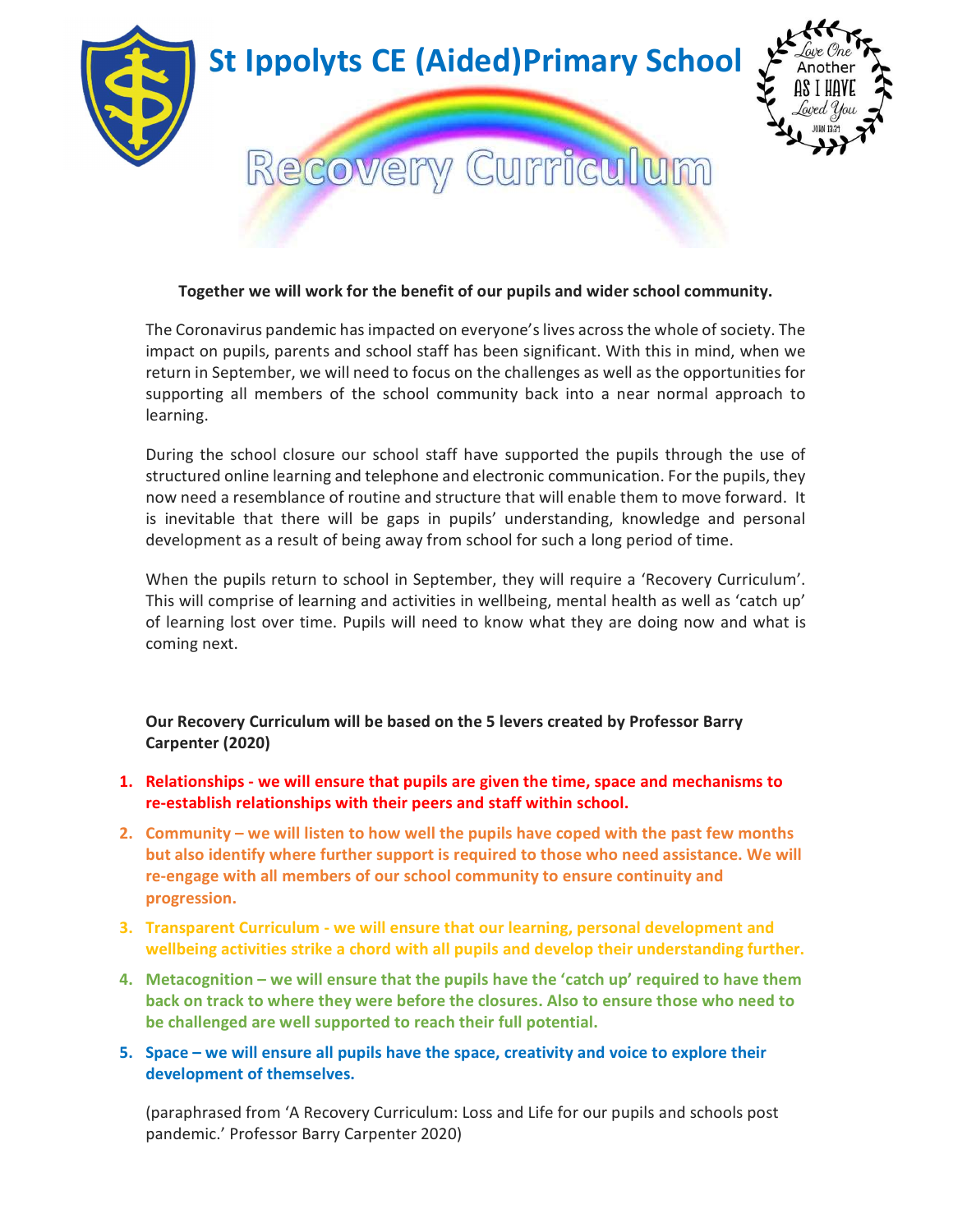St Ippolyts CE Primary School will address these areas through the following vehicles –

#### **Creativity**

To support pupils' mental health and wellbeing the curriculum at the start of the new academic year will focus on learning that promotes self-expression.

There will be focus on creative, artistic learning to support development of themselves as people and their needs. The pupils will be able to re-engage with their friends and teachers, communicate and share an understanding of their experiences.





## Active Learning

To support the pupils' physical development there will be an emphasis on outside learning and physical activity. This activity will be carried out in PE and outside learning which will be socially distanced. There will be plenty of active learning from concrete, first-hand experiences moving back into the abstract.

Both of these aspects of the curriculum will be

developed to ensure pupils also re-engage with their core learning. Teachers will assess and plan reconnection learning experiences to ensure pupils make the progress that they need. Pupils will rediscover their understanding of concepts and build on what has been learnt during school closure.

## Oracy and Reading

We will use high quality texts to stimulate pupils' feelings and articulation of these. The development of vocabulary will be key for pupils to share these feelings and deepen their understanding. The use of vocabulary will improve pupils' confidence in developing their ability to 'catch up' and make progress in their overall learning.



## Celebration and Belonging



We will celebrate the learning and successes that have taken place during the school closure.

By celebrating the achievements of all pupils during this time we will verify the work they have completed, knowledge and skills learnt. There will be a reconnection and sense of belonging to their school community and sense of identity.